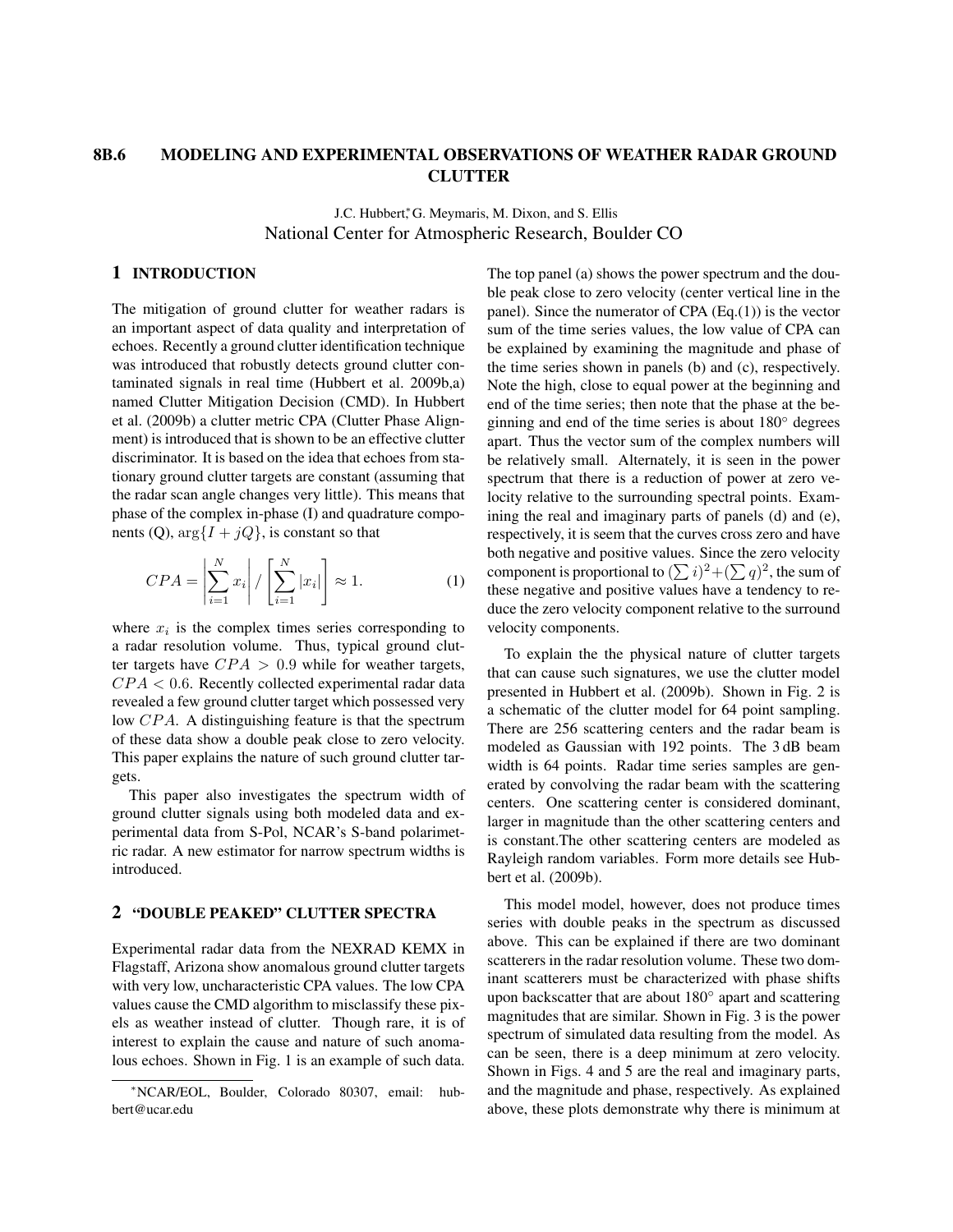zero velocity, at least mathematically. Such signatures are are fairly rare. The CPA of such clutter targets are typically less that 0.2 so that CMD will consistently classify such echoes are weather. To mitigate this, the calculation of CPA can be broken into two parts defined by the location of the minimum of the time series magnitude.

### 3 ESTIMATING THE SPECTRUM WIDTH

The typical estimators of spectrum for ground clutter echoes have variance if only a few samples are available, i.e. less than about 100 samples (Doviak and Zrnic´ 1993). The difficulty was illustrated in Hubbert et al. (2009b). For narrow spectrum width signals, frequently  $|R_1| > R_0$  where  $R_0$  and  $R_1$  are the zeroth and first lag of the autocorrelation function (the zeroth lag is power). This causes the so called  $R_0$ ,  $R_1$  spectrum width estimator to be undefined. Many authors set the spectrum width to zero when  $|R_1| > R_0$ . As shown in Hubbert et al. (2009b), when modeling weather signals with 64 samples for spectrum width of 0.5 m/s, at S-band with a  $PRT = 0.001$  s, about 42% of the generated time series will have  $|R_1| > R_0$ , and the histogram is given here in Fig. 6 (Hubbert et al. 2009b). The mean spectrum width estimate of the remaining 58% of the time series is 1.1 m/s. Clearly, the  $R_0$ ,  $R_1$  spectrum width estimator does not yield an accurate estimate of the spectrum width of narrow spectrum with signals. Thus, if the spectrum width narrow spectrum width of clutter is to be investigated experimentally, a better spectrum width estimator needs to be found.

Better spectrum width estimation (improved bias and variance) can be accomplished by fitting a Gaussian curve to the first 6 lags of the autocorrelation function. This is done by first taking the logarithm of the autocorrelation function and then performing a quadratic fit. Shown in Fig. 7 are 10 sample autocorrelation functions (magnitude) for a spectrum width of 0.2 m/s,  $PRT = 0.001$  s, S-band, 64 samples. A rectangular window is used on the time series. A quadratic fit to the first 7 lags (0 through 6) of the autocorrelation function is used to estimate the spectrum width. For this simulation, 38% of the generated time series yielded a spectrum width of zero. To understand this, view the top two autocorrelation curves in Fig. 7. The curves are normalized so that the zeroth lag (power) of each time series is 1. As can be seen, the top two curves actually become greater than 1which is physically meaningless. Figure 8 show one such auto correlation plot. Note that the autocorrelation values are greater than one out beyond 20 lags! When this occurs, the spectrum width estimate is set to zero. This phenomena is due to the finite length of the time series and the unbiased autocorrelation estimate (Hubbert et al. 2009b; Bringi and Chandrasekar 2001). The accuracy of the spectrum width

estimate can be improved if a Hamming window is used on the time series and then the autocorrelation function is calculated. The number of zero width estimates is then reduced from 38% to 13%. Figure 9 shows the mean (bias) and standard deviation versus spectrum width for simulated data when a Hamming window is used. The resulting autocorrelation function is compensated taking into account the autocorrelation function of the window function by itself (the auto correlation function of the data is affected (biased) by the used window function). Figure 10 shows a histogram of the simulated data for a spectrum width of 0.2 m/s while Fig. 11 shows a histogram for a spectrum width of 0.5 m/s. Compare Fig. 11 to the previous Fig. 6 which uses the  $R_0/R_1$  estimator. The 7-lag estimator shows much less variance and has a bias of only  $-0.1$  m/s.

This 7-lag spectrum width estimator is now used for experimental data. The objective is to experimentally investigate the spectrum with of ground clutter for various scan rates and dwell angles. We first vary the scan rate of S-Pol while maintaining the same dwell angle of of 1°. The scan rates are  $2.5°s^{-1}$ ,  $5.0°s^{-1}$ ,  $7.5°s^{-1}$ ,  $10.0°s^{-1}$ and  $12.5° s<sup>-1</sup>$ . Shown in Figs. 12 and 13 are histograms for the scan rates of  $2.5^{\circ} s^{-1}$  and  $12.5^{\circ} s^{-1}$ , respectively. The means are  $0.05 \text{ m s}^{-1}$  and  $0.24 \text{ m s}^{-1}$ . The increase in the mean value and the increase in variance can be attributed to the increase in scan rate. Figure 14 shows the mean estimated spectrum widths versus scan rate with the blue curve. The red curve is a straight line fit with the slope and intercept given on the plot.

#### 4 SUMMARY AND CONCLUSIONS

This paper has examined 1) an anomalous double-peaked ground clutter spectrum, 2) a new spectrum width estimator for narrow spectrum widths and 3) applied the new spectrum width estimator to experimental S-Pol data.

The anomalous double-peaked spectra were explained and modeled by having two dominant clutter targets such that their phase shift upon backscatter differed by 180°. These such clutter targets, while rare, are important to identify since they cause the clutter metric CPA (Clutter Phase Alignment) to be very low and in turn cause CMD (Clutter Mitigation Decision), to incorrectly misclassify the echo as weather. The CPA calculation has been modified to correctly identify such echoes as clutter.

A new spectrum width estimator was given that fits a Gaussian curve to the first 7-lags of the auto correlation function. The performance of this estimator has greatly reduce bias and variance as compared to the traditional  $R_0/R_1$  estimator for narrow spectrum widths.

The new 7-lag estimator was then applied to experimental S-Pol data to investigate the effects of radar scan rate on spectrum width estimates.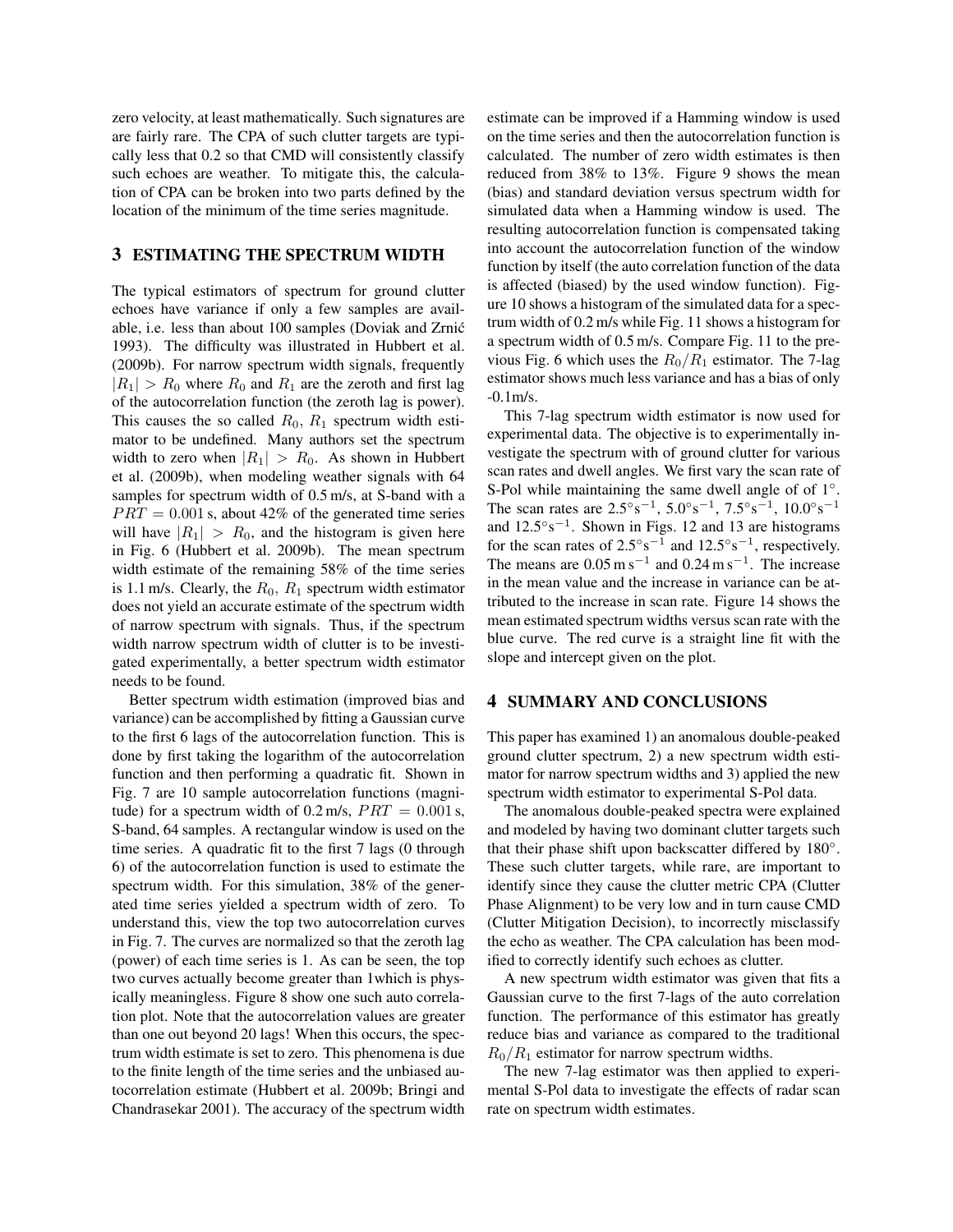

Figure 1: *An example "double peaked" anomalous ground clutter return (time series). CPA is about 0.1 which is indicative weather echoes.*

Acknowledgment This research was supported in part by the ROC (Radar Operations Center) of Norman OK. The National Center for Atmospheric Research is sponsored by the National Science Foundation. Any opinions, findings and conclusions or recommendations expressed in this publication are those of the author(s) and do not necessarily reflect the views of the National Science Foundation.

# References

- Bringi, V. and V. Chandrasekar, 2001: *Polarimetric Doppler Weather Radar*. Cambridge Univ. Press, Cambridge, UK.
- Doviak, R. and D. Zrnić, 1993: *Doppler Radar and Weather Observations.* Academic Press, 2<sup>nd</sup> edition.
- Hubbert, J., M. Dixon, and S. Ellis, 2009a: Weather radar ground clutter, Part II: real-time identification and filtering. *J. Atmos. Oceanic Technol.*, 26, 1181–1197.
- Hubbert, J., M. Dixon, S. Ellis, and G. Meymaris, 2009b: Weather radar ground clutter, Part I: identification, modeling and simulation. *J. Atmos. Oceanic Technol.*, 26, 1165–1180.



Figure 2: *Clutter model.*



Figure 3: *Power spectrum of modeled data showing a doubled peaked spectrum..*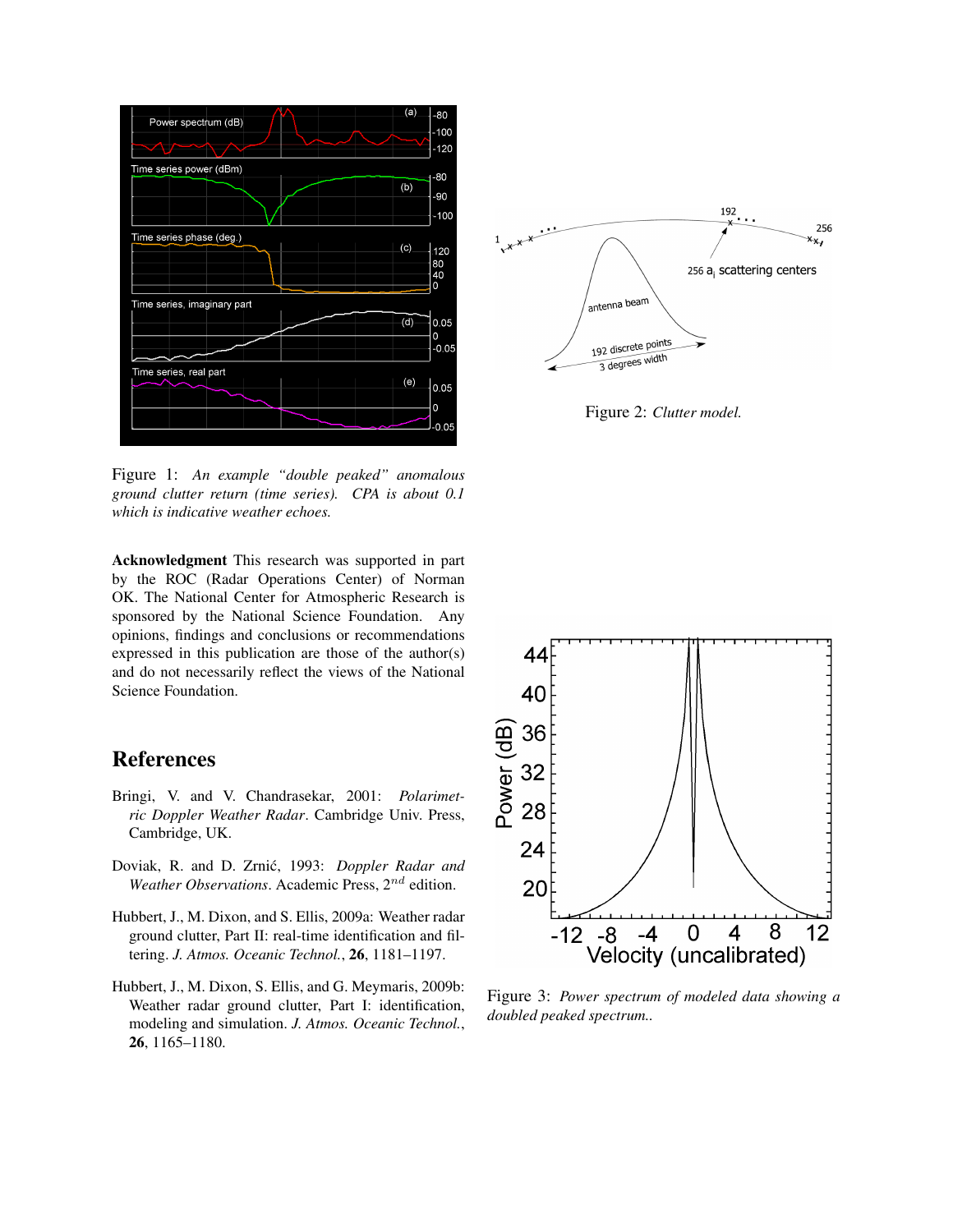

Figure 4: *Top: real part of time series; Bottom: imaginary part of time series, corresponding to Fig. 3.* Figure 5: *Top: magnitude of time series; Bottom: phase* nary part of time series, corresponding to Fig. 3.

*of time series corresponding to Fig. 3.*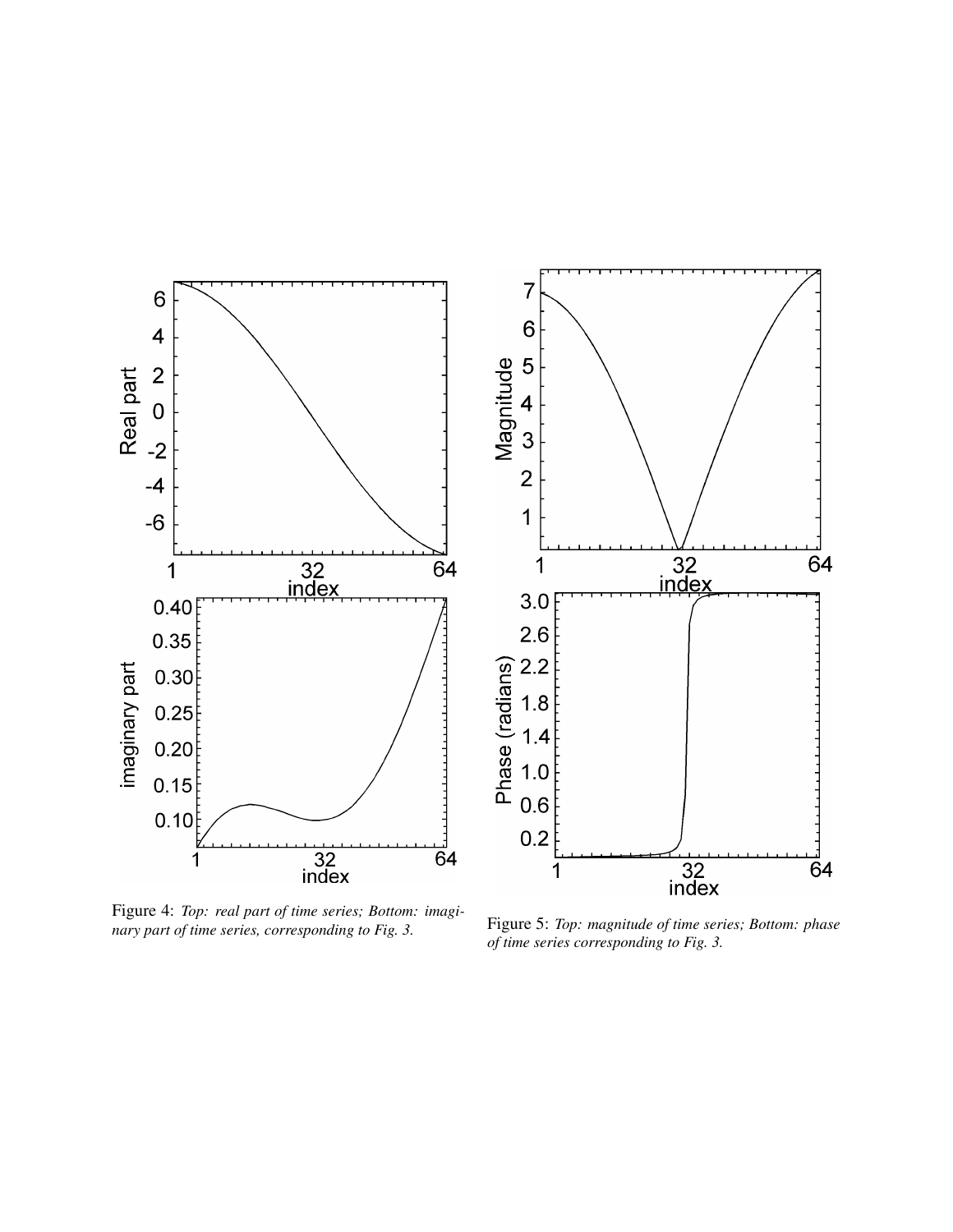



Figure 6: *Spectrum width histogram for simulated data. Simulation parameters: spectrum width = 0.5 m/s, PRT =0.001 s, S-band, 64 points SNR= 100 dB. 42.4% of the estimates have*  $|R_1| > R_0$  *that are assigned a value of zero m/s.*

Figure 8: *Auto correlation plot for simulated data. Simulation parameters: spectrum width = 0.2 m/s, PRT =0.001 s, S-band, 64 points SNR= 100 dB.*



Figure 7: *Auto correlation plots for simulated data. Simulation parameters: spectrum width = 0.2 m/s, PRT =0.001 s, S-band, 64 points SNR= 100 dB.*



Figure 9: *The mean and standard deviation of simulated data as a function of spectrum width. Simulation parameters: PRT =0.001 s, S-band, 64 points, SNR= 100 dB. The 7-lag estimator is use.*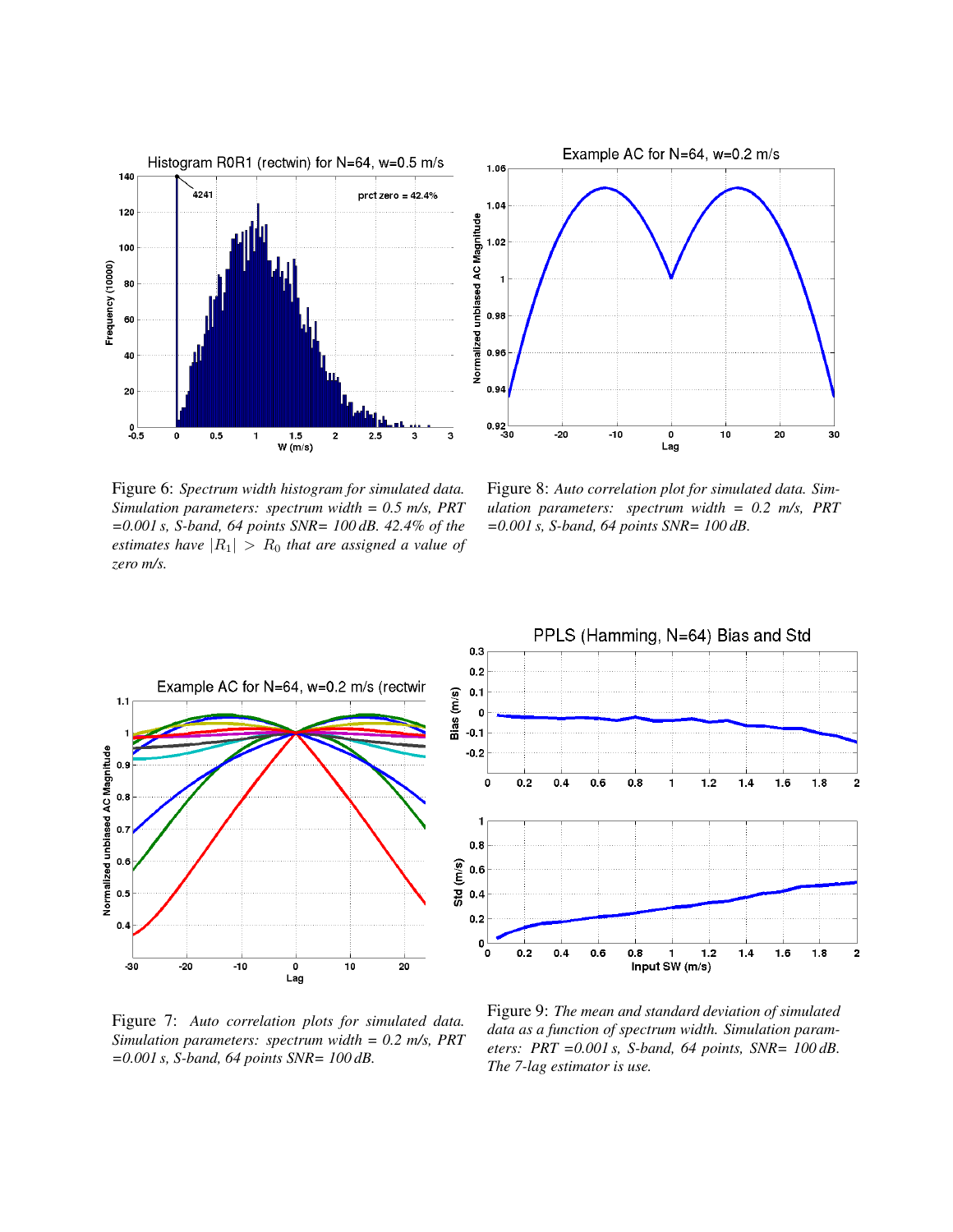

Figure 10: *Histogram of spectrum width estimates for simulated data. Simulation parameters: spectrum width = 0.2 m/s, PRT =0.001 s, S-band, 64 points SNR= 100 dB.*



Figure 12: *Histogram of spectrum width estimates for experimental data gathered by S-pol. The dwell angle is I*<sup> $\circ$ </sup> *and the scan rate is*  $2.5^{\circ} s^{-1}$ *.* 



Figure 11: *Histogram of spectrum width estimates for simulated data. Simulation parameters: spectrum width = 0.5 m/s, PRT =0.001 s, S-band, 64 points SNR= 100 dB*



Figure 13: *Histogram of spectrum width estimates for experimental data gathered by S-pol. The dwell angle is*  $1^\circ$  *and the scan rate is*  $12.5^\circ s^{-1}$ *.*